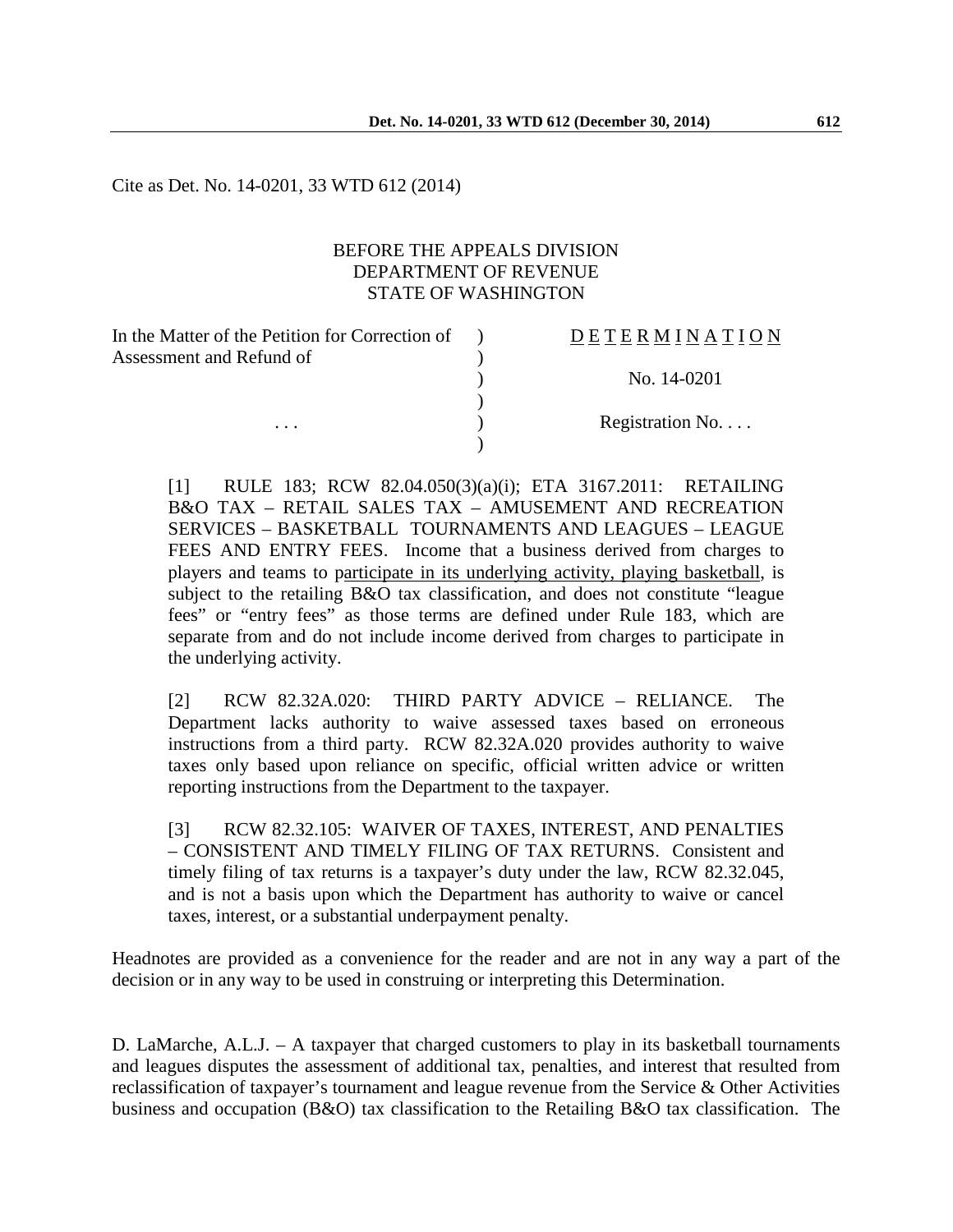taxpayer argues that RCW 82.04.050 and WAC 458-20-183 are unclear on their faces, that the taxpayer reasonably relied on the substantive tax advice of its professional accountant, and that Taxpayer has always filed its returns timely and accurately. We deny the petition.<sup>[1](#page-1-0)</sup>

### ISSUES

- 1. Do RCW 82.04.050(3)(a)(i) and WAC 458-20-183 require taxpayer to pay retailing B&O tax on its income derived from basketball tournaments and leagues?
- 2. In accordance with RCW 82.32A.050, is DOR estopped from collecting tax when the taxpayer relied on the erroneous tax advice of its professional accountant?
- 3. Under RCW 82.32.105, is a taxpayer entitled to cancellation or waiver of tax, interest, and penalties on the basis that taxpayer has consistently and timely filed its tax returns?

# FINDINGS OF FACT

[Taxpayer] was a for-profit Washington corporation that was in the business of organizing basketball tournaments and leagues for children and young adults from 10 to 18 years old. Taxpayer started business in 2004, and closed at the end of 2013.

Approximately 80 percent of Taxpayer's gross receipts were derived from tournaments that it organized. Taxpayer scheduled the time, place, and teams participating in each tournament. Taxpayer distributed fliers about the tournaments; players signed up for tournaments, and paid a flat fee of \$. . . to play. Each player also received a brief educational course, and a tournament uniform valued from  $\$ . . . to  $\$ . . . The flat fee did not vary in relation to the value of the educational course or the uniforms. Taxpayer paid retail sales tax on the uniforms, and states they were promotional in nature.

Approximately 20 percent of Taxpayer's gross income was derived from leagues Taxpayer organized. Teams participated in leagues for a \$. . . flat fee. The fee included participation in eight games and a brief educational course for all of the players. Taxpayer organized the league game schedule, with play-off games at the end of the league's regular season. Taxpayer usually distributed T-shirts to the final winning league team after the play-offs; however, Taxpayer did not distribute the T-shirts consistently, and many of the T-shirts had been donated by third parties. The flat fee to play in league games did not vary in relation to the value of the educational course or the T-shirts. Taxpayer paid retail sales tax on the T-shirts, and states they were promotional in nature.

Approximately ten years ago, Taxpayer retained a professional tax accountant who prepared its tax forms and advised Taxpayer on areas of taxation. The accountant never advised Taxpayer to classify itself under the Retailing B&O classification, did not advise Taxpayer to collect retail sales tax from its customers, and did not prepare tax returns that reflected retail sales tax or

 $\overline{a}$ 

<span id="page-1-0"></span><sup>&</sup>lt;sup>1</sup> Identifying details regarding the taxpayer and the assessment have been redacted pursuant to RCW 82.32.410.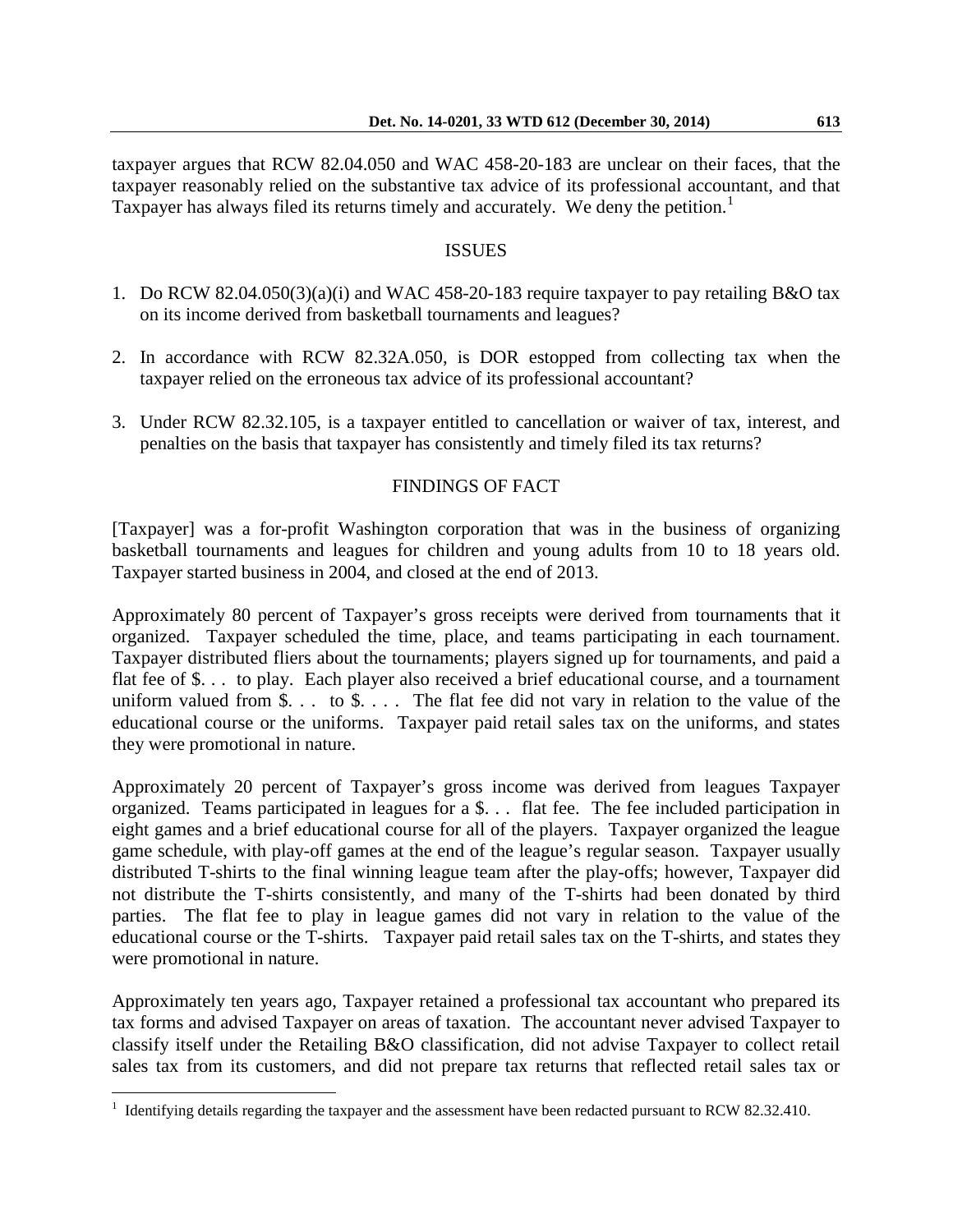In June 2013, the accountant told Taxpayer that she had been contacted by the Department regarding Taxpayer's 2012 tax return. The Department had examined that return, and advised the accountant that the fees Taxpayer charged for tournaments and leagues were subject to retail sales tax pursuant to WAC 458-20-183 ("Rule 183") and Excise Tax Advisory 3167.2011 ("ETA 3167"). The accountant advised Taxpayer that the Department had issued ETA 3167 on July 11, 2011 regarding Rule 183, and that Taxpayer would owe additional retail sales tax, penalties, and interest.

The Department's Taxpayer Account Administration ("TAA") Division conducted a desk audit of Taxpayer's business in 2013, which led to the TAA contact with Taxpayer's accountant described above. It was a partial audit, Audit No. . . . , which covered only the period October 1, 2011 through December 31, 2012 (the "Audit Period"). [2](#page-2-0) As a result of the desk audit, TAA reclassified the gross income Taxpayer had reported during the Audit Period from the Services and Other Activities B&O tax classification to the Retailing B&O tax classification, and concluded that retail sales tax was due on that income as well. TAA issued a tax assessment on October 25, 2013, Document No.  $\dots$ , for \$.  $\dots$ , which included \$.  $\dots$  in retail sales tax, \$.  $\dots$  in interest, and a \$. . . substantial underpayment penalty. Taxpayer timely appealed the assessment on November 15, 2013. On April 21, 2014, Taxpayer paid the entire balance of \$. . . due on the assessment.

### ANALYSIS

# **1. Do RCW 82.04.050(3)(a)(i) and WAC 458-20-183 require taxpayer to pay retailing B&O tax on its income derived from basketball tournaments and leagues?**

Taxpayer does not dispute the Department's reclassification of its business, or the resulting assessment, per se. However, Taxpayer argues, "The demarcation of those activities that are subject to retail sales tax and those that are not is not clearly spelled out in the statute." Taxpayer further asserts that if a statute is unclear on its face, then it must be "construed most strongly against the taxing power and in favor of the taxpayer . . . ."

First, we shall set out the principles of statutory construction.

 $\overline{a}$ 

"[U]nder principles of statutory construction, a statute is not subject to judicial interpretation where its language is plain, unambiguous, and well understood according to its natural and ordinary sense and meaning.

*State v. McCollum*, 88 Wn. App. 977, 988 (1997); *Enterprise Leasing, Inc. v. City of Tacoma, Finance Dept*., 93 Wn. App. 663, 670 (1999).

<span id="page-2-0"></span> $2$  TAA chose to impose tax prospectively from the first quarter following the issuance of ETA 3167.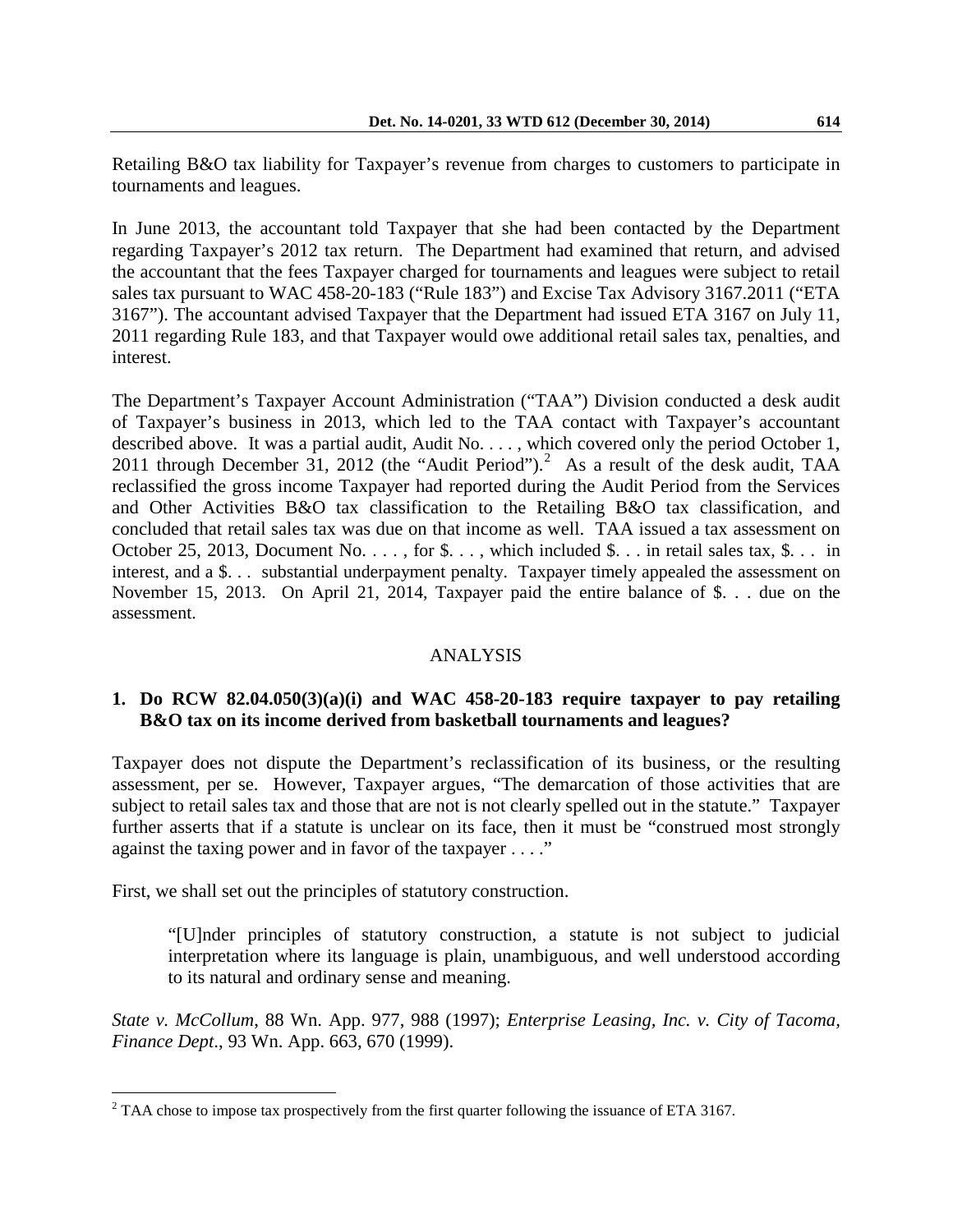Where the statutory language is clear and unambiguous, the statute's meaning is determined from its language alone; courts will not look beyond the language and do not need to resort to statutory construction principles. *Indoor Billboard/Washington, Inc. v. Integra Telecom of Washington Inc.*, 162 Wn.2d 59, 71 (2007); *Hi-Way Fuel Co. v. Estate of Allyn*, 128 Wn. App. 351, 358-59 (2005). If the plain language is subject to only one interpretation, our inquiry ends because plain language does not require construction. *State v. Armendariz,* 160 Wn.2d 106, 110 (2007)*; State v. Thornton,* 119 Wn.2d 578, 580 (1992).

The rules of statutory construction apply to agency regulations as well as statutes. *Tesoro Refining and Marketing Co. v. Dep't of Revenue*, 164 Wn.2d 310, 322 (2008).

Washington imposes retail sales tax on each retail sale in this state. RCW 82.08.020. Washington also imposes a Retailing B&O tax on retail sales in this state. RCW 82.04.250. RCW 82.04.050(3)(a)(i) defines "retail sale" to include "amusement and recreation services", and states:

[A] "retail sale" includes the sale of or charge made for personal, business, or professional services, including amounts designated as . . . fees [or] admission . . . received by persons engaging in . . . amusement and recreation services including but not limited to golf, pool, billiards, skating, bowling, ski lifts and tows, day trips for sightseeing purposes, and others, when provided to consumers.

RCW 82.04.050(3)(a)(i) (emphasis added). The plain meaning of the statute is clear, in that it defines retail sale to include charges made for services including fees or admissions received by persons engaging in amusement and recreation services. The statute then provides a nonexclusive list of examples of amusement and recreation services. One could argue that basketball was not on the statute's list of amusement or recreation services, and that its absence is a basis for finding the statute ambiguous in regard to the tax treatment of services related to the activity of basketball and the provision of basketball courts. However, the Department adopted Rule 183 to implement the provisions of RCW 82.04.050 relating to amusement and recreation. Rule 183 plainly includes basketball and the provision of basketball courts in its non-exclusive list of examples amusement and recreation services:

(b) "Amusement and recreation services" include, but are not limited to: Golf, pool, billiards, skating, bowling, swimming, bungee jumping, ski lifts and tows, basketball, racquet ball, handball, squash, tennis, and all batting cages. "Amusement and recreation services" also include the provision of related facilities such as basketball courts, tennis courts, handball courts, swimming pools, and charges made for providing the opportunity to dance.  $\frac{3}{3}$  $\frac{3}{3}$  $\frac{3}{3}$ 

WAC 458-20-183(2)(b) (emphasis added).

<span id="page-3-0"></span> $3$  In 2013, RCW 82.04.050(3) was changed by the Legislature, Laws of 2013, 2nd sp.s. c 13, to provide an exemption from retail sales tax and Retailing B&O tax for "the opportunity to dance."  $\overline{a}$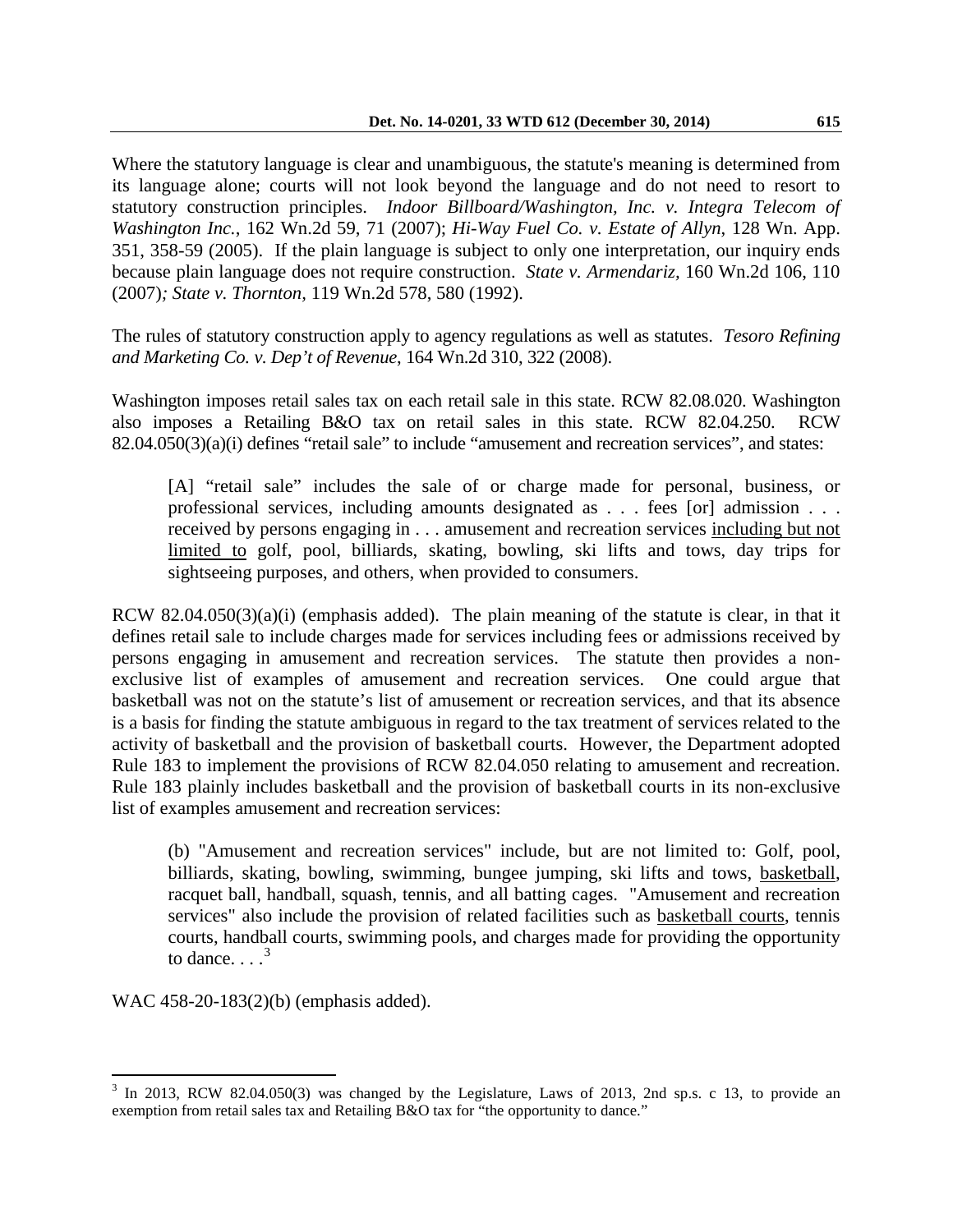There may have been misunderstanding and confusion for those who did not read all of Rule 183, or selectively read just part of Rule 183(2)(m), which defines "retail sale" in the amusement and recreation context, and excludes "league and/or entry fees" from the definition of "retail sale", as follows:

(m) "Sale at retail" or "retail sale" includes the sale or charge made by persons engaged in providing "amusement and recreation services" and "physical fitness services" as those terms are defined in (b) and (l) of this subsection. The term "sale at retail" or "retail sale" does not include: The sale of or charge made for providing facilities where a person is merely a spectator, such as movies, concerts, sporting events, and the like; the sale of or charge made for instructional lessons, or league fees and/or entry fees. . . .

WAC 458-20-183(2)(m) (emphasis added).

However, Rule 183 then defines the terms "league fees" and "entry fees". Rule 183(2)(j) defines "league fees" as separate from charges for the underlying activity:

"League fees" means those amounts paid solely for the privilege of allowing a person or a person's team to join an association of sports teams or clubs that compete chiefly amongst themselves. The term does not include any amounts charged for the underlying activity.

WAC 458-20-183(2)(j) (emphasis added).

Rule 183(2)(f) defines "entry fees" also as separate from any amounts charged for the underlying activity:

"Entry fees" means those amounts paid solely to allow a person the privilege of entering a tournament or other type of competition. The term does not include any amounts charged for the underlying activity.

WAC 458-20-183(2)(f) (emphasis added). The plain meaning of Rule  $183(2)(f)$  and (2)(j) is that "entry fees" and "league fees" are fees paid solely for the privilege of allowing a person or person's team to join an association of sports teams or clubs that compete chiefly amongst themselves; neither defined term includes the amounts charged for the underlying activity.

Under the facts Taxpayer presented, its customers simply paid one flat fee which entitled them to participate in the underlying activity, which was playing basketball. Therefore, none of the fees Taxpayer charged its customers were "league fees" or "entry fees" as defined in the rule, but were charges to participate in the underlying activity, and as such, were subject to Retailing B&O tax and retail sales tax.

Even if the Taxpayer misunderstood Rule 183 as it pertained to Taxpayer's business activity, the Department issued Excise Tax Advisory 3167.2011 (ETA 3167) on July 1, 2011 to clarify the taxability of various fees charged for amusement and recreation services, including "league fees" and "entry fees". In support of its contention that the law is unclear on its face, Taxpayer argues,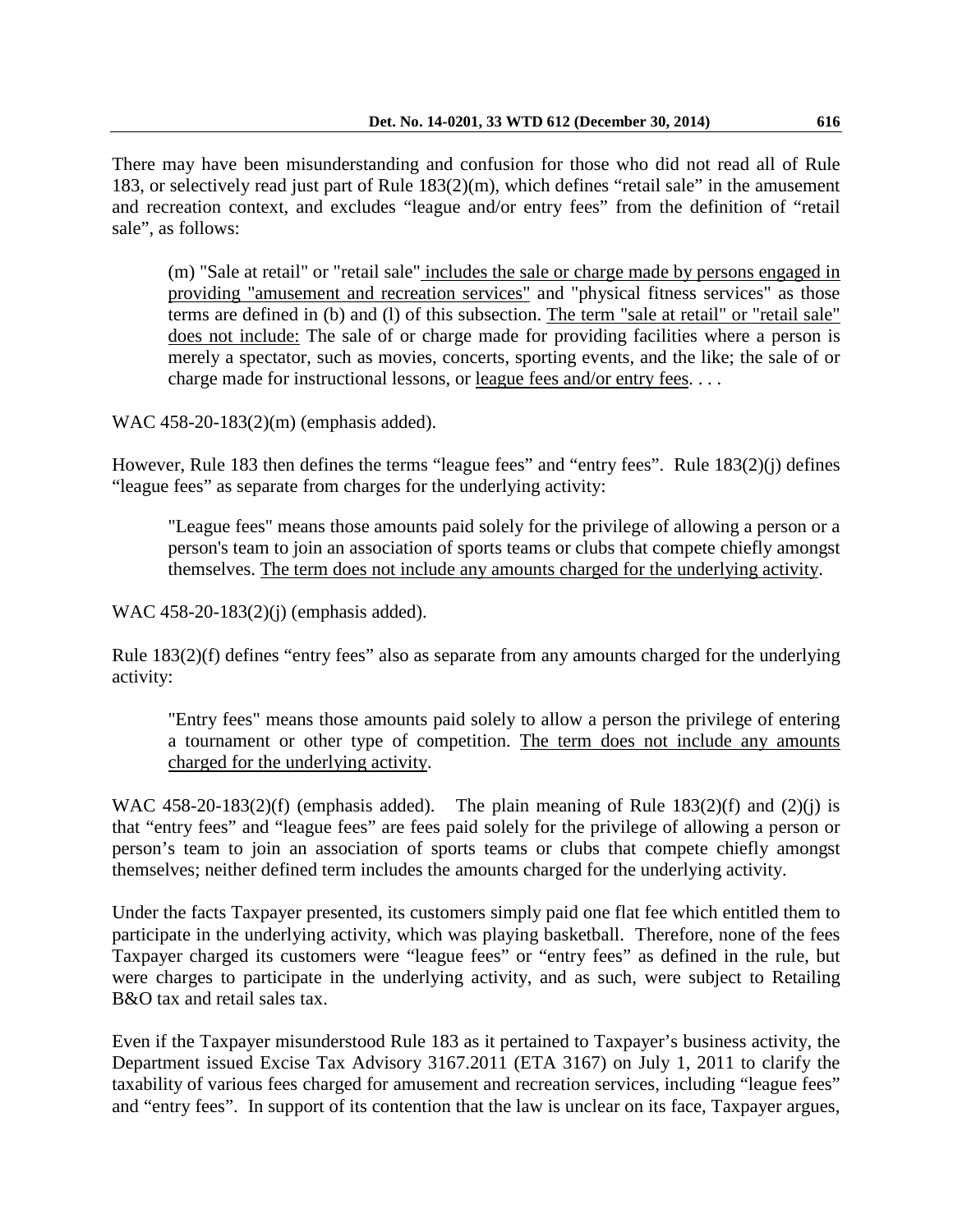"The [Department] clearly stated that Rule 183 is confusing and frequently misunderstood," implying that the Department conceded that the entirety of Rule 183 is unclear and misunderstood, or that the Department itself found Rule 183 to be unclear and hard to understand. However, Taxpayer misconstrues the language in ETA 3167, which reads, in context:

The Department has become aware that there has been much confusion and misunderstanding regarding "entry fees" and "league fees" as those terms are used in WAC 458-20-183 (Rule 183). . . .

Charges that entitle persons, or groups of persons (teams), to participate in a sports activity or sports event, are charges for amusement and recreation services. Examples of sports activities and events include:

• Basketball, football, hockey, and soccer leagues."

ETA 3167.2011 (emphasis added).

. . .

ETA 3167 explained that "Rule 183, in defining [the terms "league fee" and "entry fee"], contemplates a situation in which a 'league fee' is imposed as well as separate charges that entitle the person or team to participate in the underlying activity." (Emphasis added.) The ETA also gave several examples, including the following two that use a fictional basketball club:

**2***.* **Basketball for All (BFA)** is a for-profit basketball club comprised of six 10-player teams. Players wanting to join and play for a team must pay BFA a \$250 fee. Each player must also separately pay a \$25 fee to Washington Basketball Inc. (WBI), a state association that provides administrative guidance and technical support to registered clubs, an insurance policy covering players, and general promotion of the game of basketball.

 The \$250 fee charged by BFA is a retail sale because it allows players to play basketball. Retailing B&O and retail sales taxes apply.

The \$25 fee charged by WBI is subject to service and other activities B&O tax and is not subject to retail sales tax [because] WBI is not providing the player with an opportunity to play basketball (the underlying amusement or recreational activity).

**3***.* **Same scenario as in Example 2**, except BFA is also paying a \$100 "league fee" to the Hoops Basketball League (HBL) for each team wishing to play in that league. HBL schedules games and maintains the rankings of individual teams. Participating teams/clubs are responsible for finding and paying for facilities and referees for home games.

 The \$100 fee charged by HBL is not a retail sale because it is paid solely to allow teams to join an association of sports teams or clubs that compete with each other.

It is the \$250 fee charged players by BFA, as noted in Example 2, that reflects the retail sale of amusement and recreation services.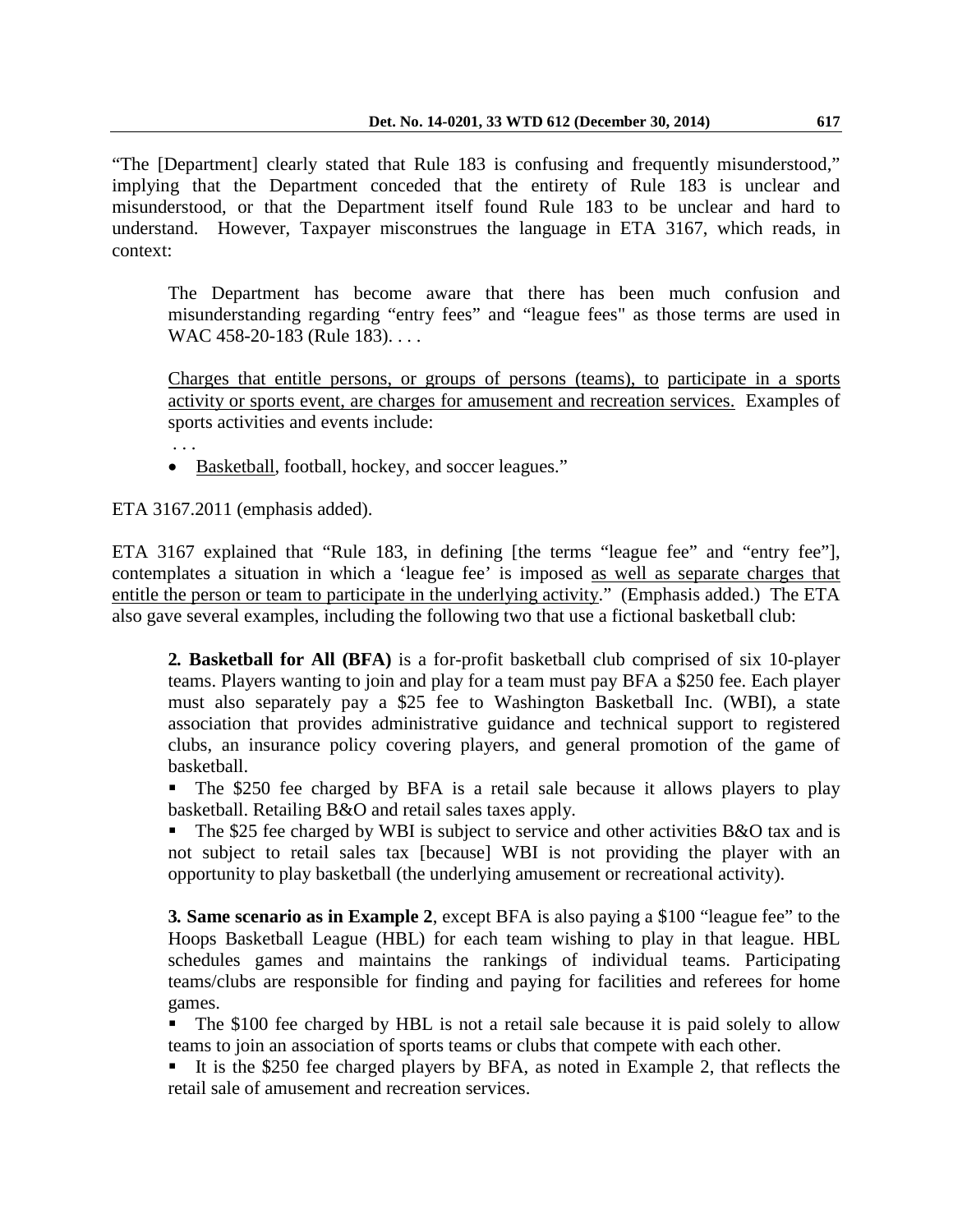ETA 3167.2011 (bold type in original).

ETA 3167 also states:

*Note:* For tax purposes, a fee is classified according to the rights the consumer receives, not the title of the fee. Regardless of how a fee is titled, or what it is commonly called or referred to, if the fee is paid for the right to engage in the amusement and recreation activity, the fee is not an entry or league fee as those terms are defined in Rule 183. Thus, whether referred to as an entry fee, league fee, participation fee, or player fee, or some other name, if the fee entitles the person or team to engage in an amusement and recreation activity it is subject to retail sales tax.

ETA 3167.2011 (bold type in original, underlined emphasis added).

We conclude that the plain meaning of RCW 82.04.050(3)(a)(i) and Rule 183 are apparent. The plain language of the statute and rule clearly reflect the legislative intent to treat amusement and recreation services, including specifically those involving basketball, as retailing activities that must be reported under the Retailing B&O tax classification, and the charges for those activities as retail sales subject to retail sales tax.

Taxpayer had due notice of the proper tax treatment of its business activities, in RCW  $82.04.050(3)(a)(i)$  and Rule 183, both of which remained consistent in their treatment of businesses like Taxpayer's for many years prior to and during the Audit Period. If Taxpayer still had confusion regarding the tax treatment of its business, ETA 3167 was published on July 1, 2011, three months before the beginning of the Audit Period, which covered October 1, 2011 through December 31, 2012. The ETA even used basketball club examples very similar to Taxpayer's own situation. [Therefore, we conclude that Taxpayer's income from organizing basketball tournaments and leagues was properly taxable under RCW 82.04.050(3)(a)(i) and Rule 183.]

# **2. Should a taxpayer be liable for paying retail sales tax it never collected, when the taxpayer relied on the substantive tax advice of its professional accountant?**

Taxpayer asserts in its petition:

 $\overline{a}$ 

[Taxpayer] sought the expert tax law advice of a professional tax accountant. [Taxpayer] worked with the same accountant for over 10 years and reasonably relied on her knowledge of the substantive tax laws. [Taxpayer] is not a tax law expert and cannot be held to the standard of care of that of an expert. [Taxpayer] should not be required to pay taxes assessed that he did not collect when he followed the substantive tax law advice of his accountant.<sup>[4](#page-6-0)</sup>

<span id="page-6-0"></span><sup>4</sup> Taxpayer cites holdings in *United States v. Boyle,* 469 U.S. 241, 251, 105 S.Ct. 687 (1985) (when an accountant advises a taxpayer on a matter of tax law, such as whether a liability exists, it is reasonable for the taxpayer to rely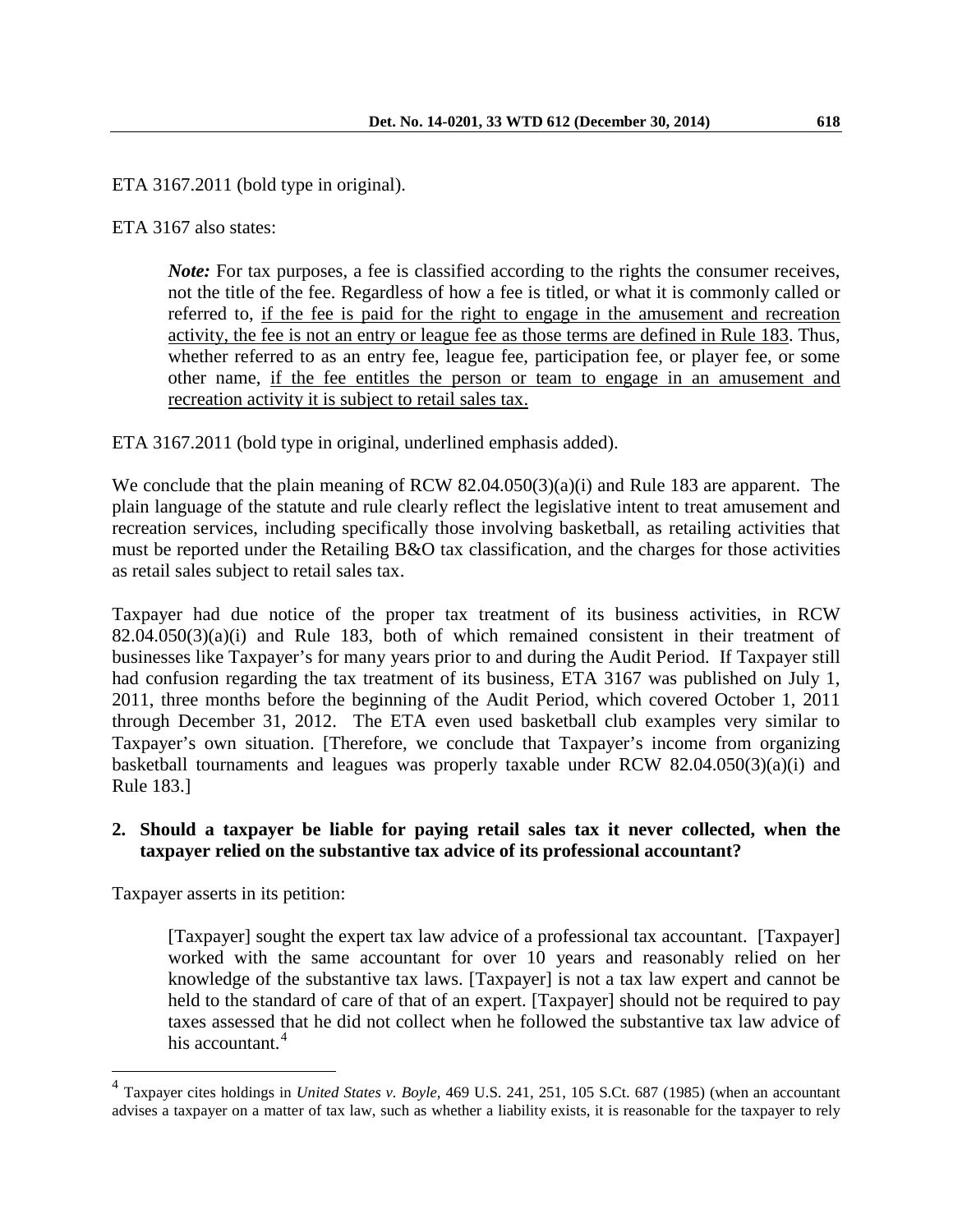Taxpayers have the duty to know of their responsibilities under the law. RCW 82.32A.030 states:

To ensure consistent application of the revenue laws, taxpayers have certain responsibilities under chapter 82.32 RCW, including, but not limited to, the responsibility to:  $\ldots$ 

- (2) Know their tax reporting obligations, and when they are uncertain about their obligations, seek instructions from the department of revenue . . .
- (5) Ensure the accuracy of the information entered on their tax returns; . . .

The voluntary nature of the tax system the Department administers is codified in RCW 82.32A.005, which reads, in part, as follows:

. . . [T]he Washington tax system is largely based on voluntary compliance and that taxpayers have a responsibility to inform themselves about applicable laws . . . [T]he rights of the taxpayers and their attendant responsibilities are best implemented where the department of revenue provides accurate tax information, instructions, forms, administrative policies, and procedures to assist the taxpayers to voluntarily comply with the provisions of the revenue act, Title 82 RCW, and where the taxpayers cooperate in the administration of these provisions.

82.32A.005 (emphasis added). A taxpayer has a corresponding right to "rely on specific, official written advice and written tax reporting instructions from the department of revenue to that taxpayer. . . ." RCW 82.32A.020(2). The Department provides many taxpayer services, including those of the Taxpayer Information and Education Section of the Taxpayer Services Division and field offices throughout the state to answer any questions pertaining to tax liabilities. *See* Det. No. 03-0007, 23 WTD 74 (2004). While the Department has implemented programs to inform and assist taxpayers, the ultimate responsibility for knowing its tax obligations rests upon the taxpayer. Det. No. 01-165, 22 WTD 5 (2003). Because of the nature of Washington's tax system, the burden of becoming informed about tax liability also falls upon the taxpayer, and it is the taxpayer who bears the consequences of a failure to be correctly informed. Det. No. 01-165R, 22 WTD 11 (2003).

While we understand that Taxpayer relied on an individual it viewed as a tax expert, this is not a legal basis for cancelling or waiving taxes. RCW 82.32A.020 provides the Department the

on that advice) and *Haywood Lumber & Mining Co. v. Commissioner of Internal Revenue,* 178 F.2d 769, 771 (1950) (to impute to the taxpayer the mistakes of his consultant would be to penalize him for consulting an expert and subject him to a far higher standard than that expected of a layman). However, *Boyle* was a U.S. Supreme Court case that pertained to the late filing of a federal tax return under Section 6075(a) of the Internal Revenue Code, a federal statute not at issue here. *Haywood* was a U.S. Court of Appeals, Second Circuit case from 1950 that addressed whether Taxpayer was subject to penalties under Section 291 of the Internal Revenue Code, also a federal statute not at issue here. Therefore, neither case is binding precedent or dispositive in this case.  $\overline{a}$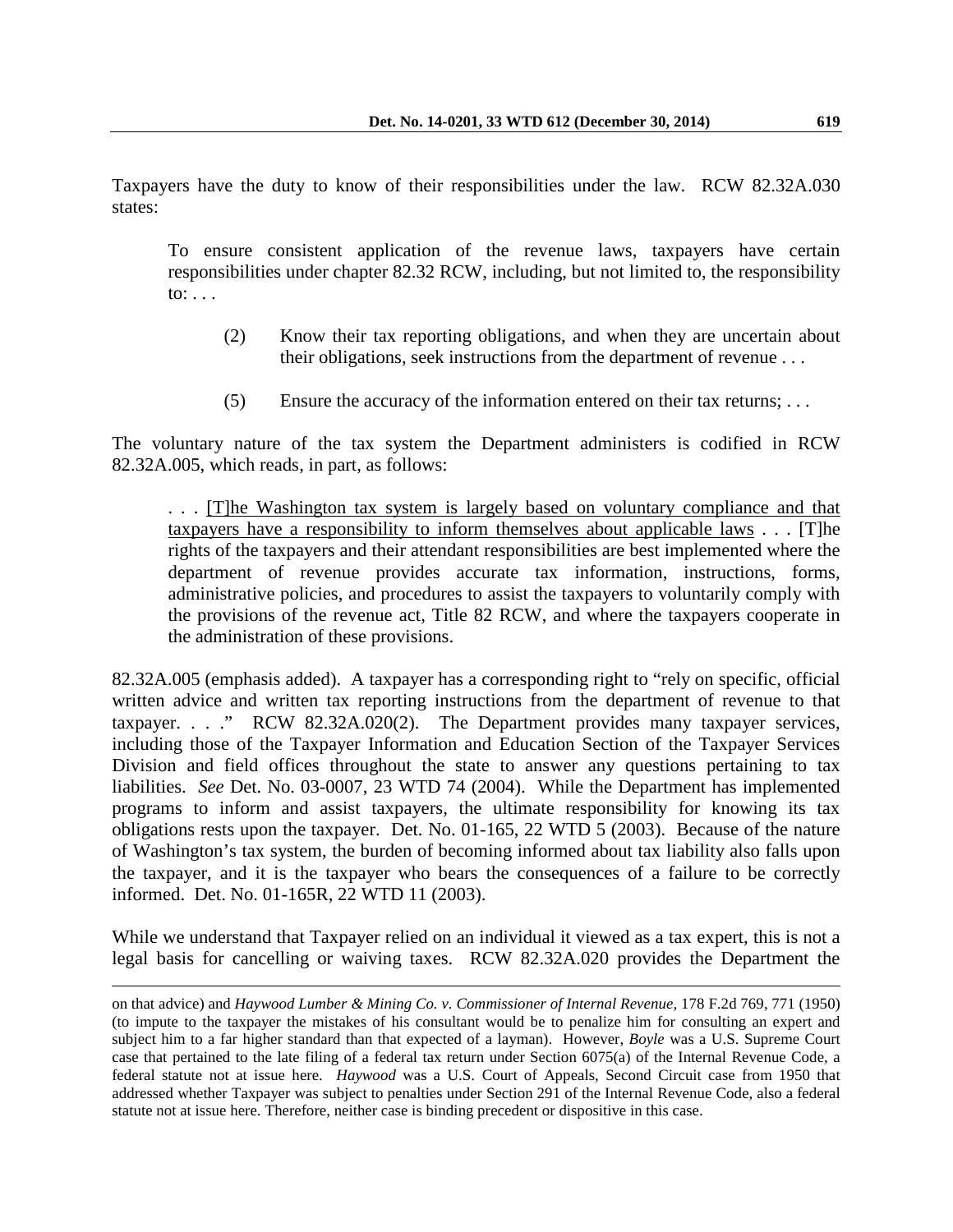authority to waive tax only based upon reliance on specific, official written advice or written reporting instructions from the Department. *See* Det. No. 02-0039, 21 WTD 318 (2002); Det. No. 00-001, 19 WTD 681 (2000); *see also* Det. No. 87-130, 3 WTD 59 (1987); Det. No. 96-114, 16 WTD 188 (1996); Det. No. 92-004, 11 WTD [5](#page-8-0)51 (1992); ETA 3065.2009.<sup>5</sup> Here, the tax reporting advice, instructions, and tax services Taxpayer received were not from the Department but from a third party individual. Reliance on written or oral reporting instructions given by a third party is not a circumstance under which the Department has authority to cancel an assessment for taxes due. RCW 82.32A.020. Accordingly, we do not find a legal basis to cancel or waive the tax assessment.

### **3. Is a taxpayer entitled to cancellation or waiver of tax, interest and penalties on the basis that taxpayer has consistently and timely filed its tax returns?**

**Waiver or Cancellation of Taxes.** As discussed above, the Department cannot cancel or waive taxes unless a taxpayer can show that it relied on specific, official written advice or written reporting instructions from the Department. RCW 82.32A.020. Here, consistent and timely filing of returns is the Taxpayer's duty under the law, RCW 82.32.045, and is not a basis upon which the Department has authority to waive or cancel taxes.

**Waiver or Cancellation of Penalties.** Taxpayer was assessed a substantial underpayment penalty.If the Department "determines that any tax has been substantially underpaid, there is assessed a penalty of five percent of the amount of the tax" determined to be due.<sup>[6](#page-8-1)</sup> "Substantially underpaid" means that:

- (1) The taxpayer has paid less than eighty percent of the amount of tax determined by the Department to be due for all taxes included in the Department's examination, and
- (2) The amount of underpayment is at least one thousand dollars.<sup>[7](#page-8-2)</sup>

The Department is required to impose penalties when the conditions for imposing them are met.<sup>[8](#page-8-3)</sup>

Audit records show that Taxpayer had total new tax liability for the Audit Period of \$. . . , which was greater than the \$1,000 minimum threshold under RCW 82.32.090(1). The ratio of total tax paid to total tax liability for the Audit Period was approximately 18.4 percent, which is substantially less than the 80 percent minimum that needed to be paid under RCW 82.32.090(1) to avoid a penalty. Therefore, we find that Taxpayer substantially underpaid the amount of taxes due for the Audit Period. Accordingly, Audit was required to assess the five percent substantial

 $\overline{a}$ 

<span id="page-8-0"></span> $<sup>5</sup>$  Excise Tax Advisory 3065.2009 explains that "[t]he Department gives consideration, to the extent of discretion</sup> vested in it by law, where it can be shown that failure of a taxpayer to report correctly was due to written instructions from the Department or any of its authorized agents."<br>
<sup>6</sup> RCW 82.32.090(2).<br>
<sup>7</sup> Id.

<span id="page-8-1"></span>

<span id="page-8-2"></span>

<span id="page-8-3"></span><sup>&</sup>lt;sup>8</sup> RCW 82.32.090(1). *See also*: Det. No. 01-193, 21 WTD 264 (2002); Det. No. 99-279, 20 WTD 149 (2001); Det. No. 87-235, 3 WTD 363 (1987).<br><sup>9</sup> \$2,313 initially paid by Taxpayer, divided by \$12,573 total tax liability for the Audit Period.

<span id="page-8-4"></span>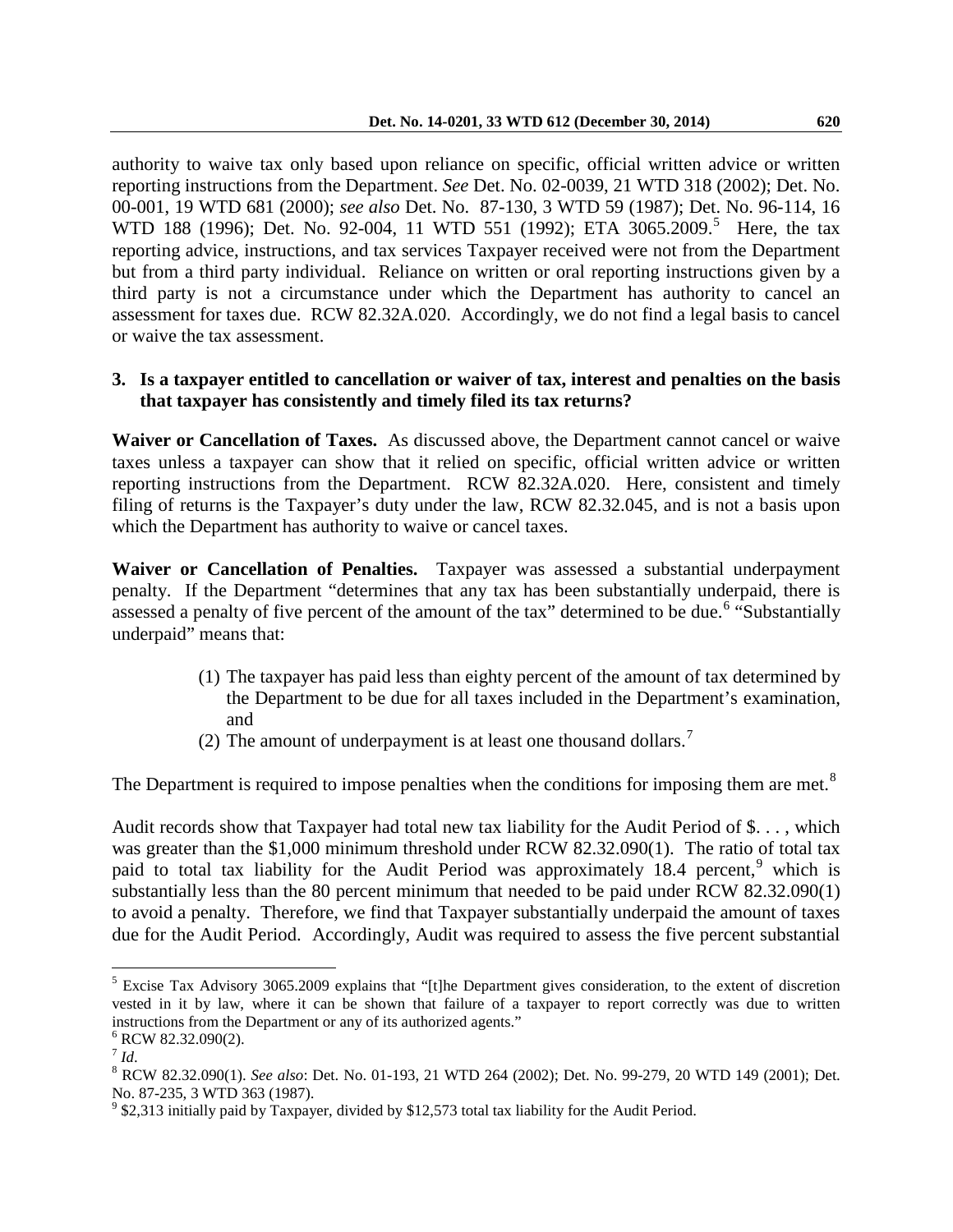underpayment penalty, pursuant to RCW 82.32.090(1). Having established that the substantial underpayment penalty was properly assessed, we turn now to whether the penalty can be waived or cancelled.

**Legal Basis for Waiver of Penalties**. The Department has authority to waive penalties only in limited circumstances.<sup>[10](#page-9-0)</sup> The substantial underpayment penalty must be waived when the Department finds that the payment by a taxpayer of a tax less than that properly due was the result of circumstances beyond the taxpayer's control.<sup>[11](#page-9-1)</sup> These are circumstances that generally are immediate, unexpected, or in the nature of an emergency.<sup>[12](#page-9-2)</sup> Such circumstances result in the taxpayer not having reasonable time or opportunity to obtain an extension of the due date or otherwise timely file and pay. $13$ 

In order to justify a waiver of penalties, a taxpayer bears the burden of establishing:

- 1. The circumstances were beyond its control, and
- 2. Those circumstances "directly caused" the late payment. $^{14}$  $^{14}$  $^{14}$

Some common examples of situations that are beyond a taxpayer's control are: <sup>[15](#page-9-5)</sup>

- Erroneous written information from the Department;
- An act of fraud or conversion by the taxpayer's employee or contract helper which the taxpayer could not immediately detect or prevent;
- Emergency circumstances around the time of the due date, such as the death or serious illness of the taxpayer or a family member or accountant; or
- Destruction of the business or records by fire or other casualty.

Some common examples of situations that are not beyond a taxpayer's control are:<sup>[16](#page-9-6)</sup>

- Financial hardship;
- A misunderstanding or lack of knowledge of a tax liability;
- Mistakes or misconduct on the part of employees or other persons contracted with the taxpayer;<sup>[17](#page-9-7)</sup> and
- Reliance upon unpublished, written information from the department that was issued to and specifically addresses the circumstances of some other taxpayer.

<span id="page-9-3"></span>

<span id="page-9-0"></span> $10$  RCW 82.32.105.

<span id="page-9-5"></span><span id="page-9-4"></span>

<span id="page-9-7"></span><span id="page-9-6"></span>

<span id="page-9-2"></span><span id="page-9-1"></span><sup>&</sup>lt;sup>11</sup> RCW 82.32.105(1).<br><sup>12</sup> WAC 458-20-228(9)(a)(ii).<br><sup>13</sup> Id.<br><sup>14</sup> WAC 458-20-228(9)(a)(i).<br><sup>15</sup> WAC 458-20-228(9)(a)(ii).<br><sup>16</sup> WAC 458-20-228(9)(a)(iii)<u>(emphasis added)</u>.<br><sup>17</sup> Not including conduct covered in WAC 458-2